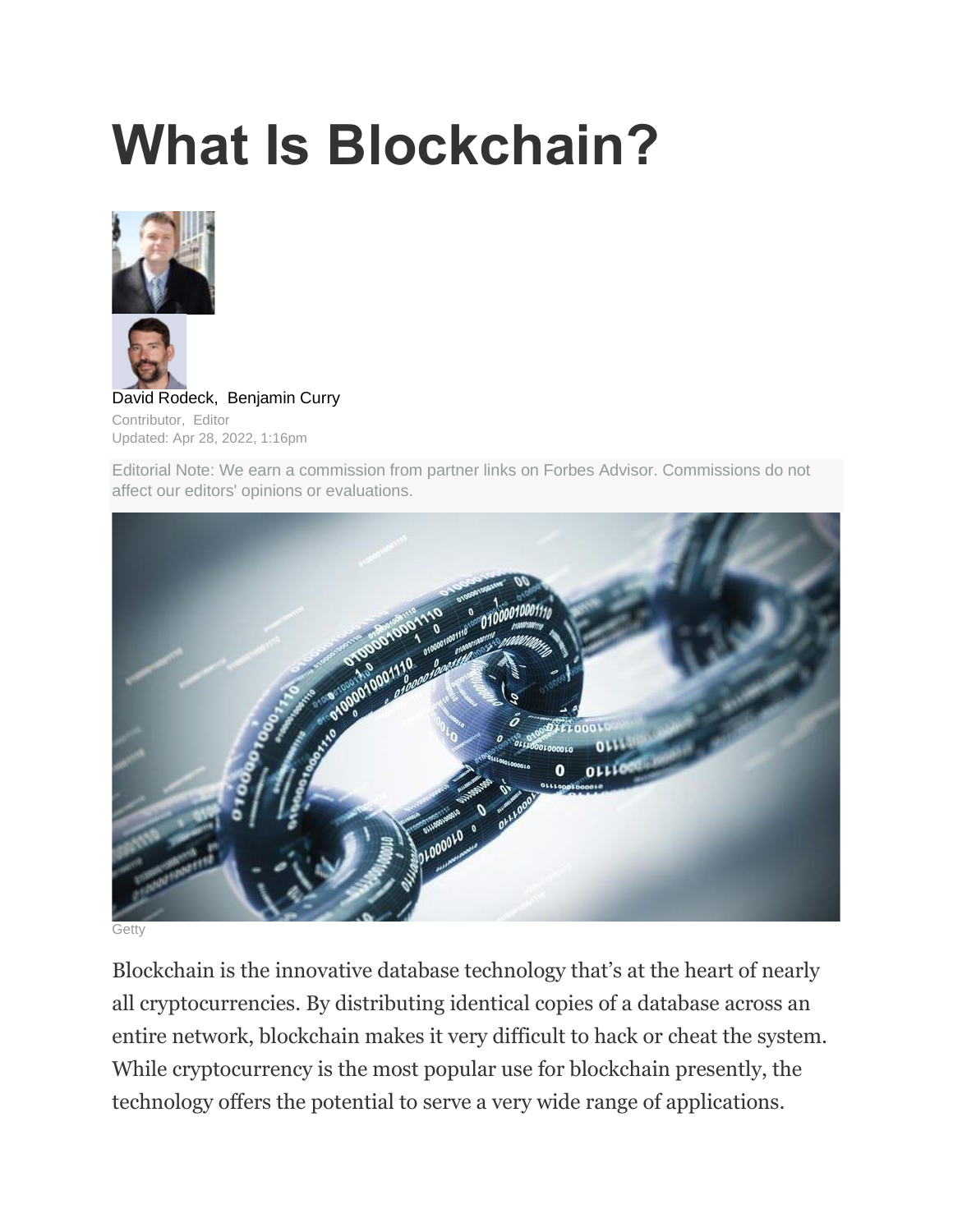# **What Is Blockchain?**

At its core, blockchain is a distributed digital ledger that stores data of any kind. A blockchain can record information

about [cryptocurrency](https://www.forbes.com/advisor/investing/cryptocurrency/what-is-cryptocurrency/) transactions, [NFT](https://www.forbes.com/advisor/investing/cryptocurrency/nft-non-fungible-token/) ownership or [DeFi](https://www.forbes.com/advisor/investing/defi-decentralized-finance/) smart contracts. While any conventional database can store this sort of information, blockchain is unique in that it's totally decentralized. Rather than being maintained in one location, by a centralized administrator—think of an Excel spreadsheet or a bank database—many identical copies of a blockchain database are held on multiple computers spread out across a network. These individual computers are referred to as nodes.

# **How Does Blockchain Work?**

The name blockchain is hardly accidental: The digital ledger is often described as a "chain" that's made up of individual "blocks" of data. As fresh data is periodically added to the network, a new "block" is created and attached to the "chain." This involves all nodes updating their version of the blockchain ledger to be identical.

How these new blocks are created is key to why blockchain is considered highly secure. A majority of nodes must verify and confirm the legitimacy of the new data before a new block can be added to the ledger. For a cryptocurrency, they might involve ensuring that new transactions in a block were not fraudulent, or that coins had not been spent more than once. This is different from a standalone database or spreadsheet, where one person can make changes without oversight.

"Once there is consensus, the block is added to the chain and the underlying transactions are recorded in the distributed ledger," says C. Neil Gray, partner in the fintech practice areas at Duane Morris LLP. "Blocks are securely linked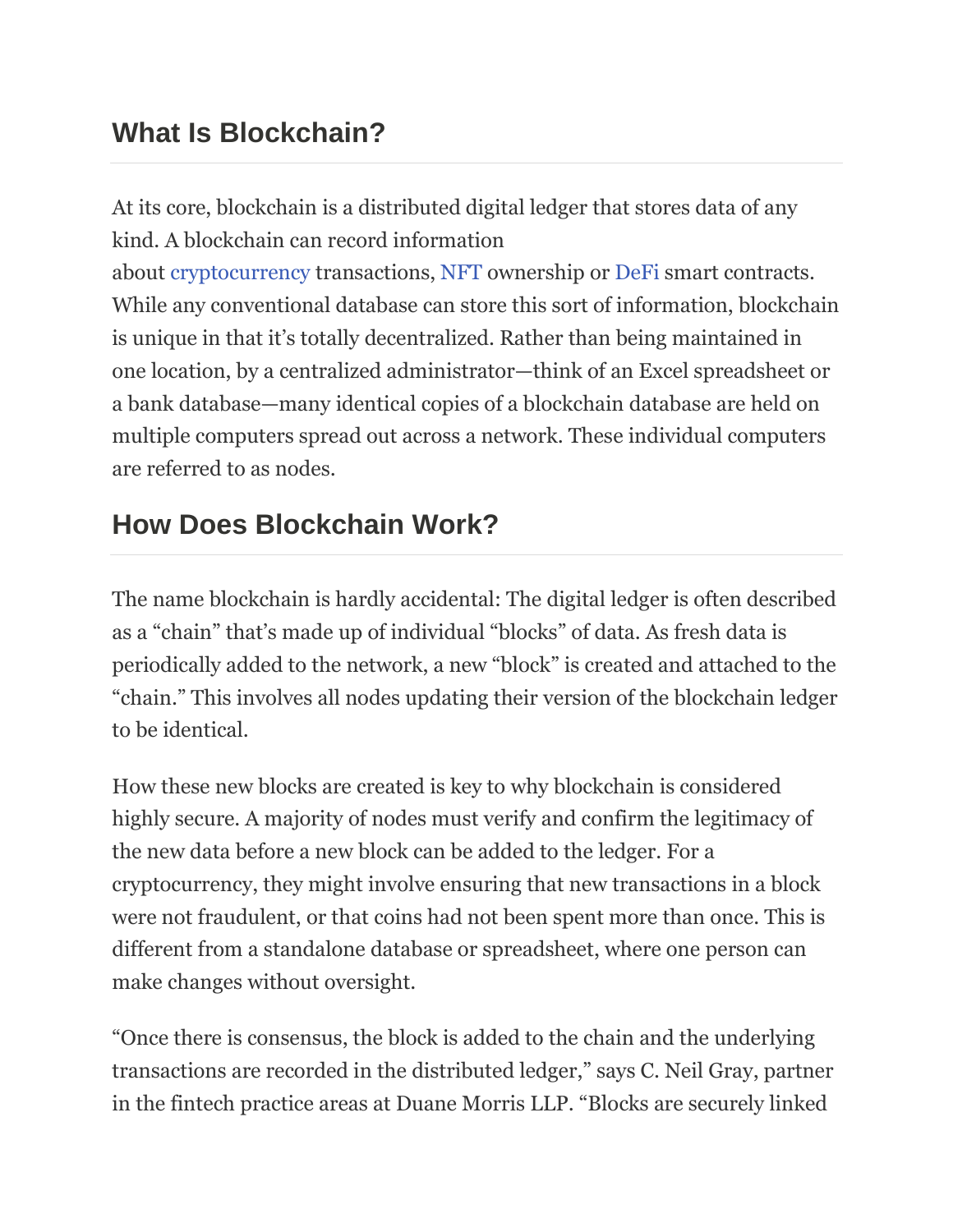together, forming a secure digital chain from the beginning of the ledger to the present."

Transactions are typically secured using cryptography, meaning the nodes need to solve complex mathematical equations to process a transaction.

"As a reward for their efforts in validating changes to the shared data, nodes are typically rewarded with new amounts of the blockchain's native currency e.g., new bitcoin on the bitcoin blockchain," says Sarah Shtylman, fintech and blockchain counsel with Perkins Coie.

#### Public Blockchains vs Private Blockchains

There are both public and private blockchains. In a public blockchain, anyone can participate meaning they can read, write or audit the data on the blockchain. Notably, it is very difficult to alter transactions logged in a public blockchain as no single authority controls the nodes.

A private blockchain, meanwhile, is controlled by an organization or group. Only it can decide who is invited to the system plus it has the authority to go back and alter the blockchain. This private blockchain process is more similar to an in-house data storage system except spread over multiple nodes to increase security.

## **How Is Blockchain Used?**

Blockchain technology is used for many different purposes, from providing financial services to administering voting systems.

#### **Cryptocurrency**

The most common use of blockchain today is as the backbone of cryptocurrencies, like [Bitcoin](https://www.forbes.com/advisor/investing/what-is-bitcoin/) or [Ethereum.](https://www.forbes.com/advisor/investing/cryptocurrency/what-is-ethereum-ether/) When people buy, exchange or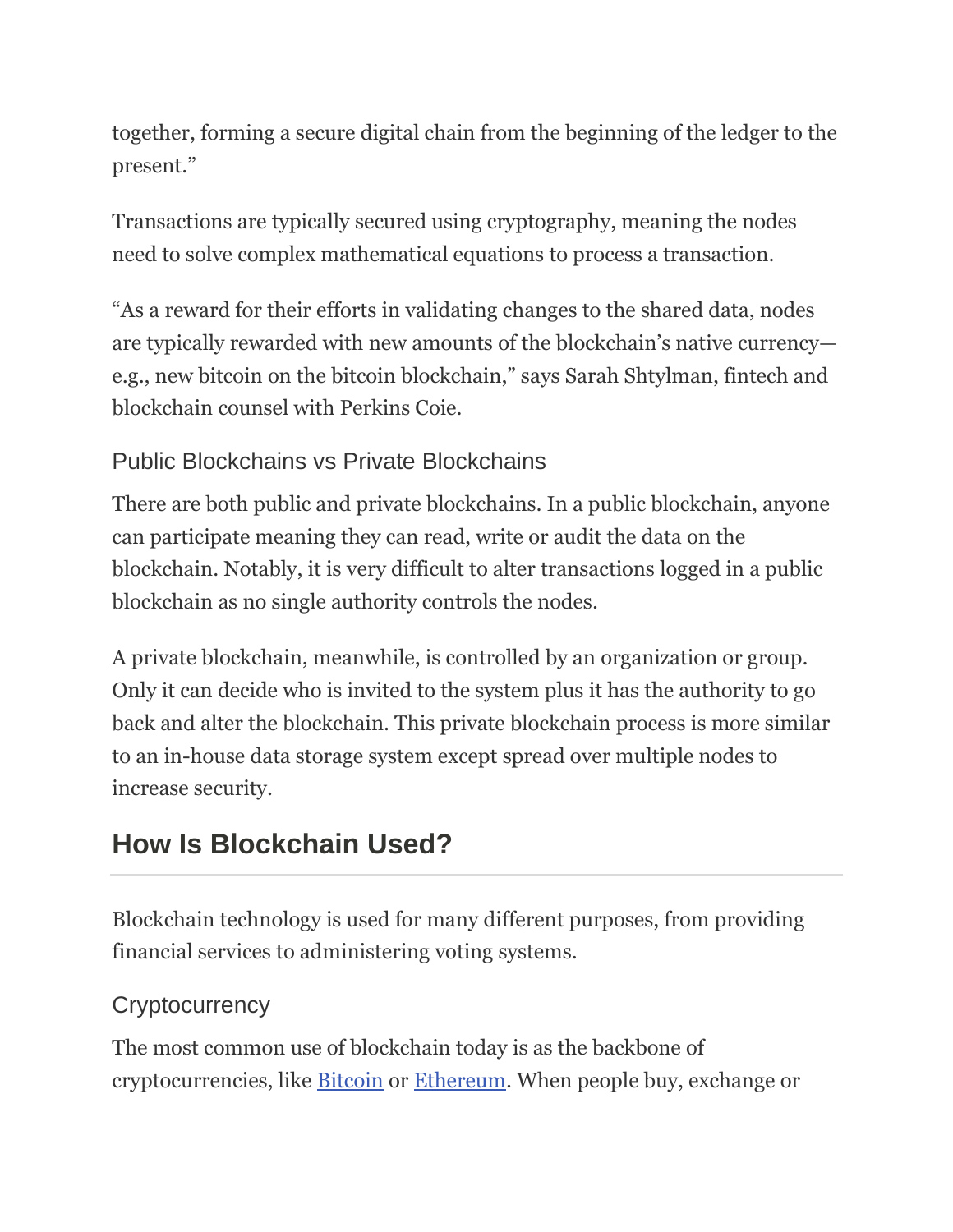spend cryptocurrency, the transactions are recorded on a blockchain. The more people use cryptocurrency, the more widespread blockchain could become.

"Because cryptocurrencies are volatile, they are not yet used much to purchase goods and services. But that is changing as PayPal, Square and other money service businesses make digital asset services broadly available to vendors and retail customers," notes Patrick Daugherty, senior partner of Foley & Lardner and lead of the firm's blockchain task force.

#### Banking

Beyond cryptocurrency, blockchain is being used to process transactions in fiat currency, like dollars and euros. This could be faster than sending money through a bank or other financial institution as the transactions can be verified more quickly and processed outside of normal business hours.

#### Asset Transfers

Blockchain can also be used to record and transfer the ownership of different assets. This is currently very popular with digital assets like NFTs, a representation of ownership of digital art and videos.

However, blockchain could also be used to process the ownership of real-life assets, like the deed to real estate and vehicles. The two sides of a party would first use the blockchain to verify that one owns the property and the other has the money to buy; then they could complete and record the sale on the blockchain.

Using this process, they could transfer the property deed without manually submitting paperwork to update the local county's government records; it would be instantaneously updated in the blockchain.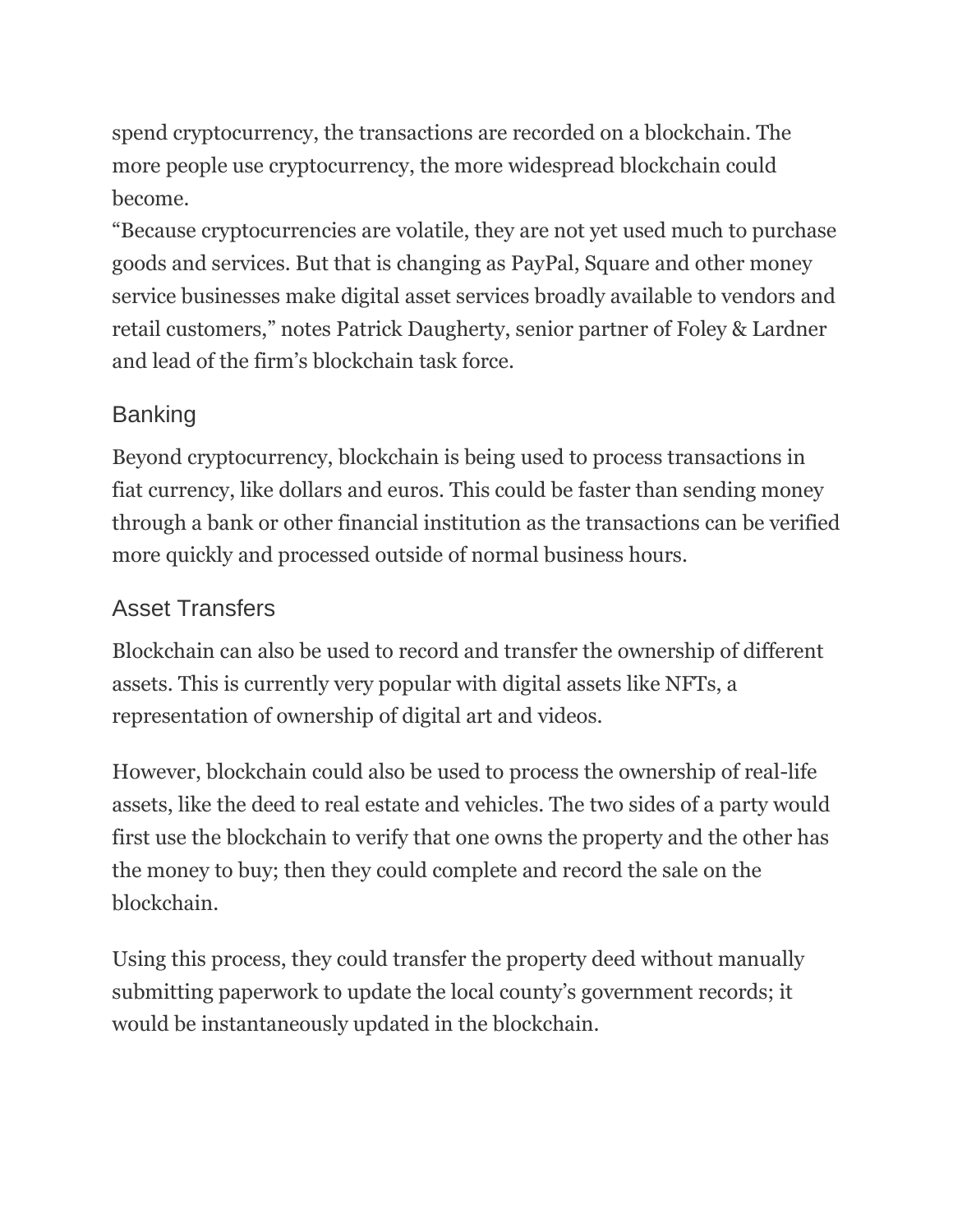#### Smart Contracts

Another blockchain innovation are self-executing contracts commonly called "smart contracts." These digital contracts are enacted automatically once conditions are met. For instance, a payment for a good might be released instantly once the buyer and seller have met all specified parameters for a deal.

"We see great potential in the area of smart contracts—using blockchain technology and coded instructions to automate legal contracts," says Gray. "A properly coded smart legal contract on a distributed ledger can minimize, or preferably eliminate, the need for outside third parties to verify performance."

#### Supply Chain Monitoring

Supply chains involve massive amounts of information, especially as goods go from one part of the world to the other. With traditional data storage methods, it can be hard to trace the source of problems, like which vendor poor-quality goods came from. Storing this information on blockchain would make it easier to go back and monitor the supply chain, such as with IBM's Food Trust, which uses blockchain technology to track food from its harvest to its consumption.

#### Voting

Experts are looking into ways to apply blockchain to prevent fraud in voting. In theory, blockchain voting would allow people to submit votes that couldn't be tampered with as well as would remove the need to have people manually collect and verify paper ballots.

# **Advantages of Blockchain**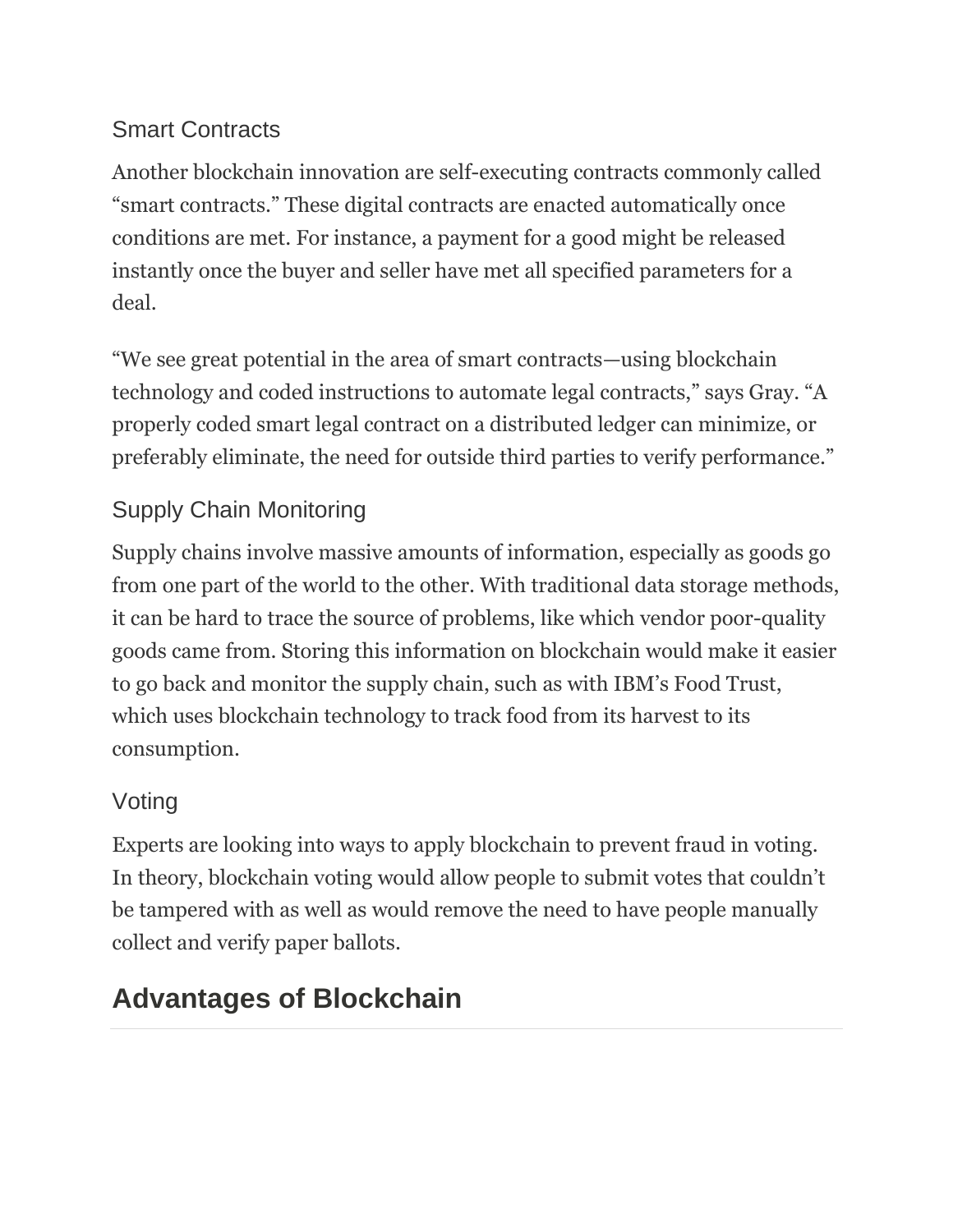#### Higher Accuracy of Transactions

Because a blockchain transaction must be verified by multiple nodes, this can reduce error. If one node has a mistake in the database, the others would see it's different and catch the error.

In contrast, in a traditional database, if someone makes a mistake, it may be more likely to go through. In addition, every asset is individually identified and tracked on the blockchain ledger, so there is no chance of double spending it (like a person overdrawing their bank account, thereby spending money twice).

#### No Need for Intermediaries

Using blockchain, two parties in a transaction can confirm and complete something without working through a third party. This saves time as well as the cost of paying for an intermediary like a bank.

"It has the ability to bring greater efficiency to all digital commerce, to increase financial empowerment to the unbanked or underbanked populations of the world and to power a new generation of internet applications as a result," says Shtylman.

#### Extra Security

Theoretically, a decentralized network, like blockchain, makes it nearly impossible for someone to make fraudulent transactions. To enter in forged transactions, they would need to hack every node and change every ledger. While this isn't necessarily impossible, many cryptocurrency blockchain systems use proof-of-stake or proof-of-work transaction verification methods that make it difficult, as well as not in participants' best interests, to add fraudulent transactions.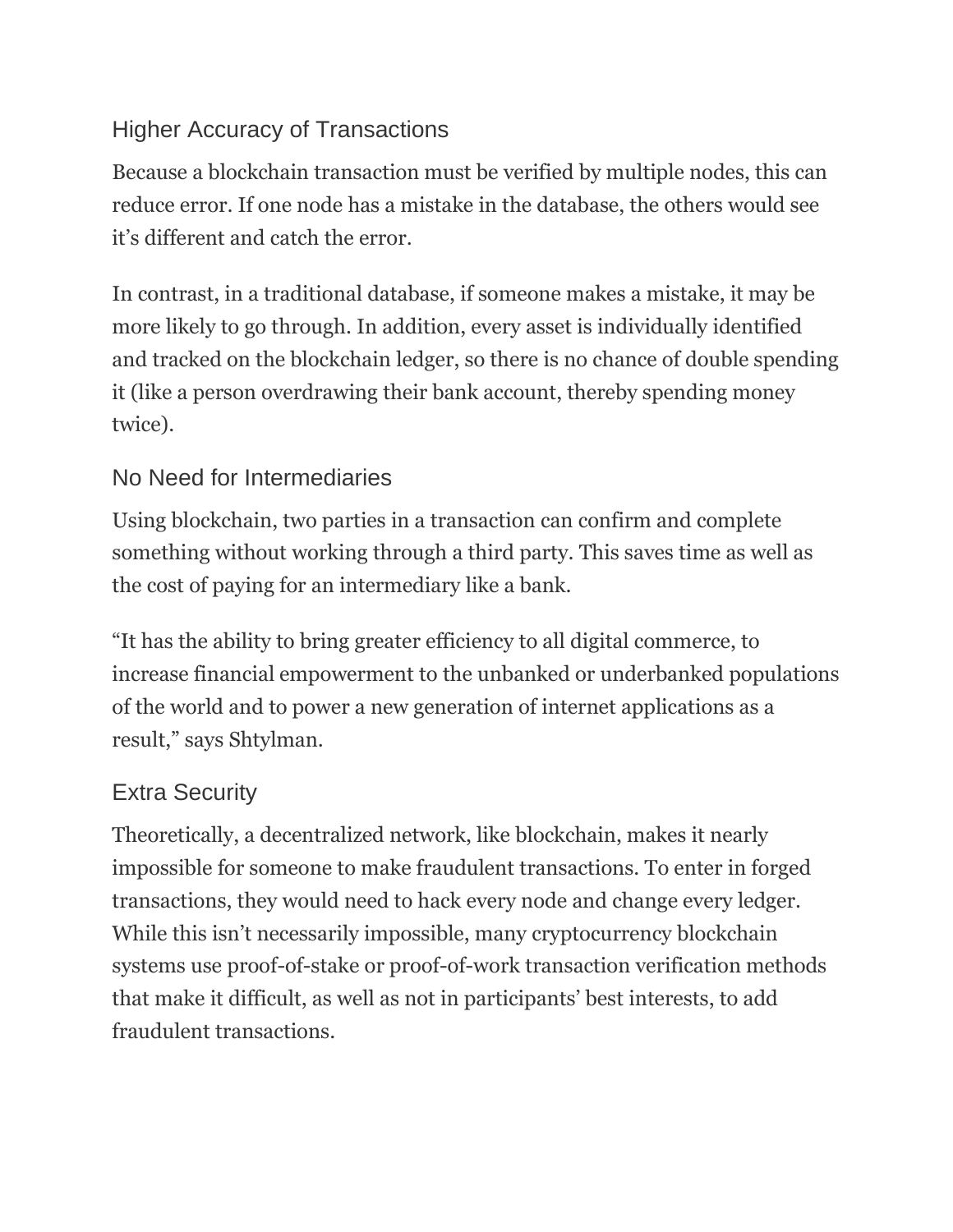#### More Efficient Transfers

Since blockchains operate 24/7, people can make more efficient financial and asset transfers, especially internationally. They don't need to wait days for a bank or a government agency to manually confirm everything.

# **Disadvantages of Blockchain**

#### Limit on Transactions per Second

Given that blockchain depends on a larger network to approve transactions, there's a limit to how quickly it can move. For example, Bitcoin can only process 4.6 transactions per second versus 1,700 per second with Visa. In addition, increasing numbers of transactions can create network speed issues. Until this improves, scalability is a challenge.

#### High Energy Costs

Having all the nodes working to verify transactions takes significantly more electricity than a single database or spreadsheet. Not only does this make blockchain-based transactions more expensive, but it also creates a [large](https://www.forbes.com/advisor/investing/cryptocurrency/bitcoins-energy-usage-explained/)  [carbon burden](https://www.forbes.com/advisor/investing/cryptocurrency/bitcoins-energy-usage-explained/) on the environment.

Because of this, some industry leaders are beginning to move away from certain blockchain technologies, like Bitcoin: For instance, Elon Musk recently said Tesla would stop accepting Bitcoin partly because he was concerned about the damage to the environment.

#### Risk of Asset Loss

Some digital assets are secured using a cryptographic key,

like <u>[cryptocurrency](https://www.forbes.com/advisor/investing/cryptocurrency/what-is-cryptocurrency/)</u> in a blockchain wallet. You need to carefully guard this key.

"If the owner of a digital asset loses the private cryptographic key that gives them access to their asset, currently there is no way to recover it—the asset is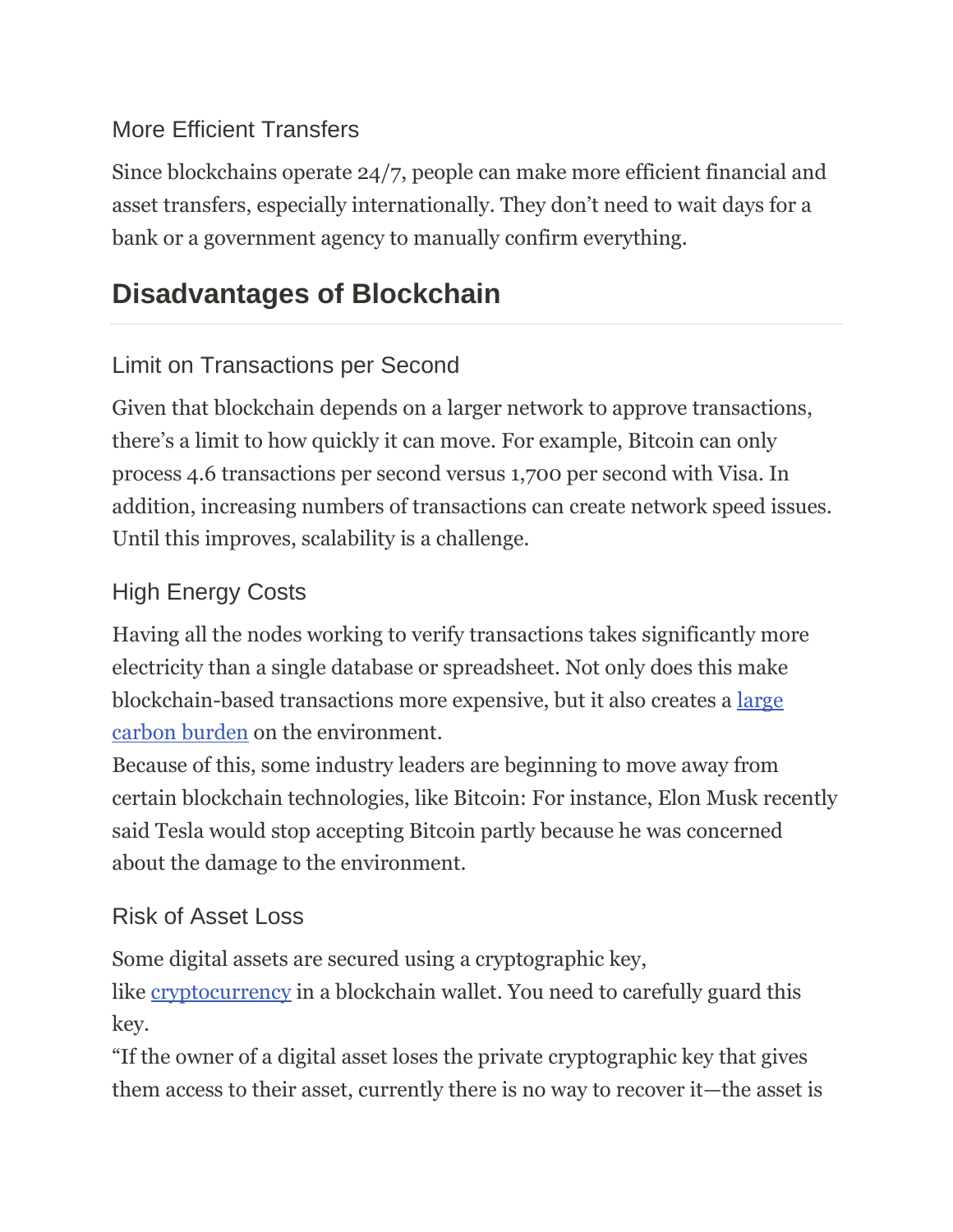gone permanently," says Gray. Because the system is decentralized, you can't call a central authority, like your bank, to ask to regain access.

#### Potential for Illegal Activity

Blockchain's decentralization adds more privacy and confidentiality, which unfortunately makes it appealing to criminals. It's harder to track illicit transactions on blockchain than through bank transactions that are tied to a name.

## **How to Invest in Blockchain**

You can't actually invest in blockchain itself, since it's merely a system for storing and processing transactions. However, you can invest in assets and companies using this technology.

"The easiest way is to purchase cryptocurrencies, like Bitcoin, Ethereum and other tokens that run on a blockchain," says Gray.

Another option is to invest in blockchain companies using this technology. For example, Santander Bank is experimenting with blockchain-based financial products, and if you were interested in gaining exposure to blockchain technology in your portfolio, you might buy its stock.

For a more diversified approach, you could buy into an exchange-traded fund [\(ETF\)](https://www.forbes.com/advisor/investing/what-are-etfs/) that invests in blockchain assets and companies, like the Amplify Transformational Data Sharing ETF (BLOK), which puts at least 80% of its assets in blockchain companies.

# **The Bottom Line**

Despite its promise, blockchain remains something of a niche technology. Gray sees the potential for blockchain being used in more situations but it